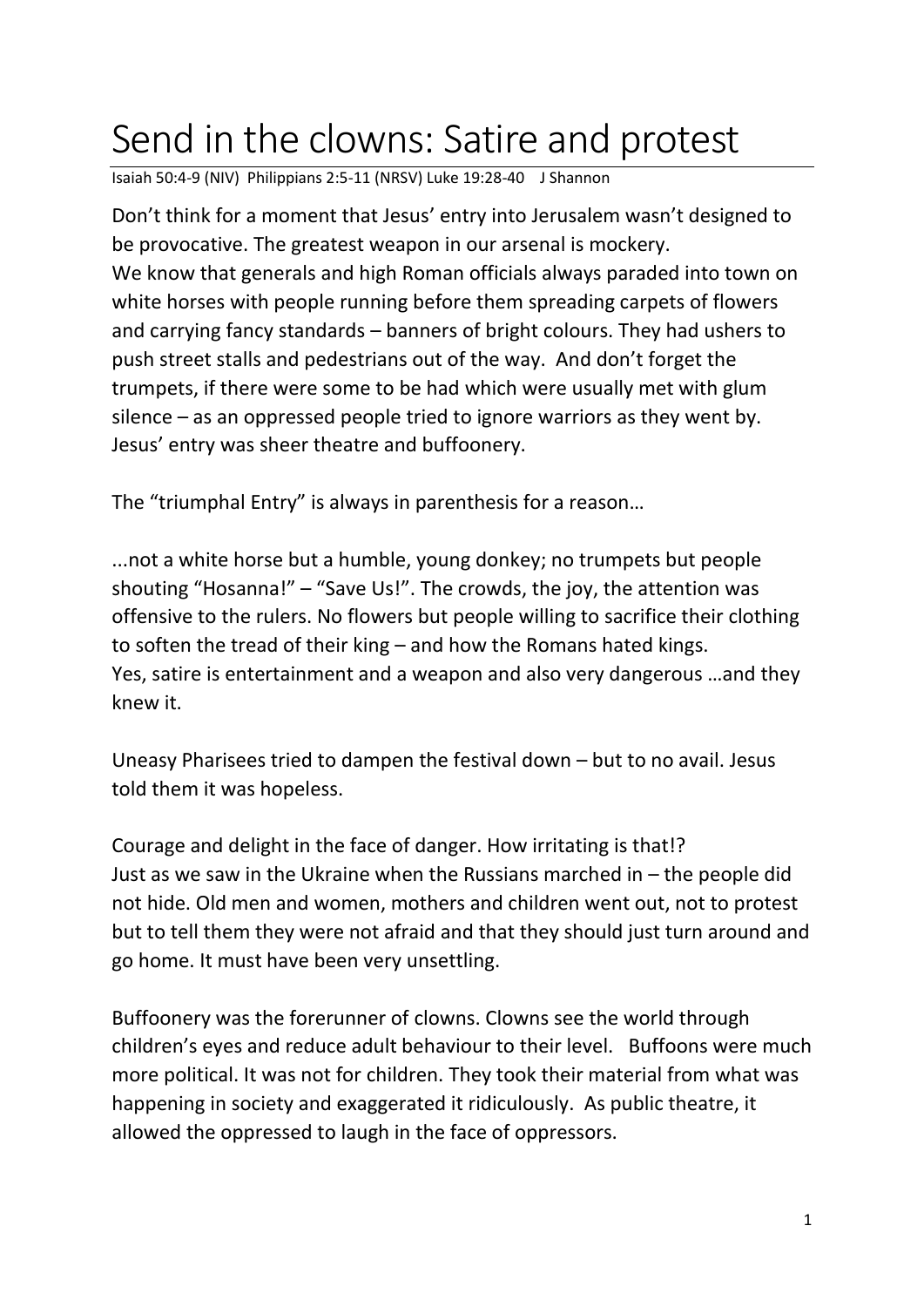At various times it was tolerated and even supported by the authorities and at other times – downright dangerous – but was always, always an expression, or you could say, a release valve for the masses. It took giants and made them small and allowed people to express what was otherwise injustice and cruelty.

Buffoons in the Middle Ages wore brightly coloured, garish clothing and played musical instruments. They often carried pretend sceptres and wore hats which mimicked crowns. They were the only people in court who could make fun of the monarch, even indirectly.

Buffoons were expected to amuse the court, but they had to walk a fine line between being amusing and being offensive. Some monarchs expected their so-called "fools" to be sharp, witty, and political, and buffoons were sometimes the only ones bold enough to make critical comments about the condition of the kingdom. They spoke truth to power but in a playful language.

Now we have comedy presenters holding up mirrors that exaggerate current affairs and bounce them in the faces of our political masters. People like Adam Hills on *the last Leg*, Sammy Jay or Mark Humphries on the *7:30 report* take the cues from the news. They are modern day court jesters.

But it is more than that. Have you heard about soft war? Soft war is a term they use for aggressive action that is not on the battlefield. It includes statesponsored cyberattacks; political sabotage (leaking information or interference); economic restraints and sanctions (like China's ban on Australian imports and ours on Russia), mis-information - particularly if it leads to civil disquiet or lack of trust and lots more. We are at war now and have been for some time. While the battle in the Ukraine rages – the soft war is being fought across the world both as aggressors and defenders.

It may be a game changer. Wars of mutual destruction are bad for business. Weapon designers have been trying to invent weapons that destroy people – not infrastructure. Whoever wins in the Ukraine will have to build hospitals, schools, electricity grids and roads *before* the economy can even get rise to its knees.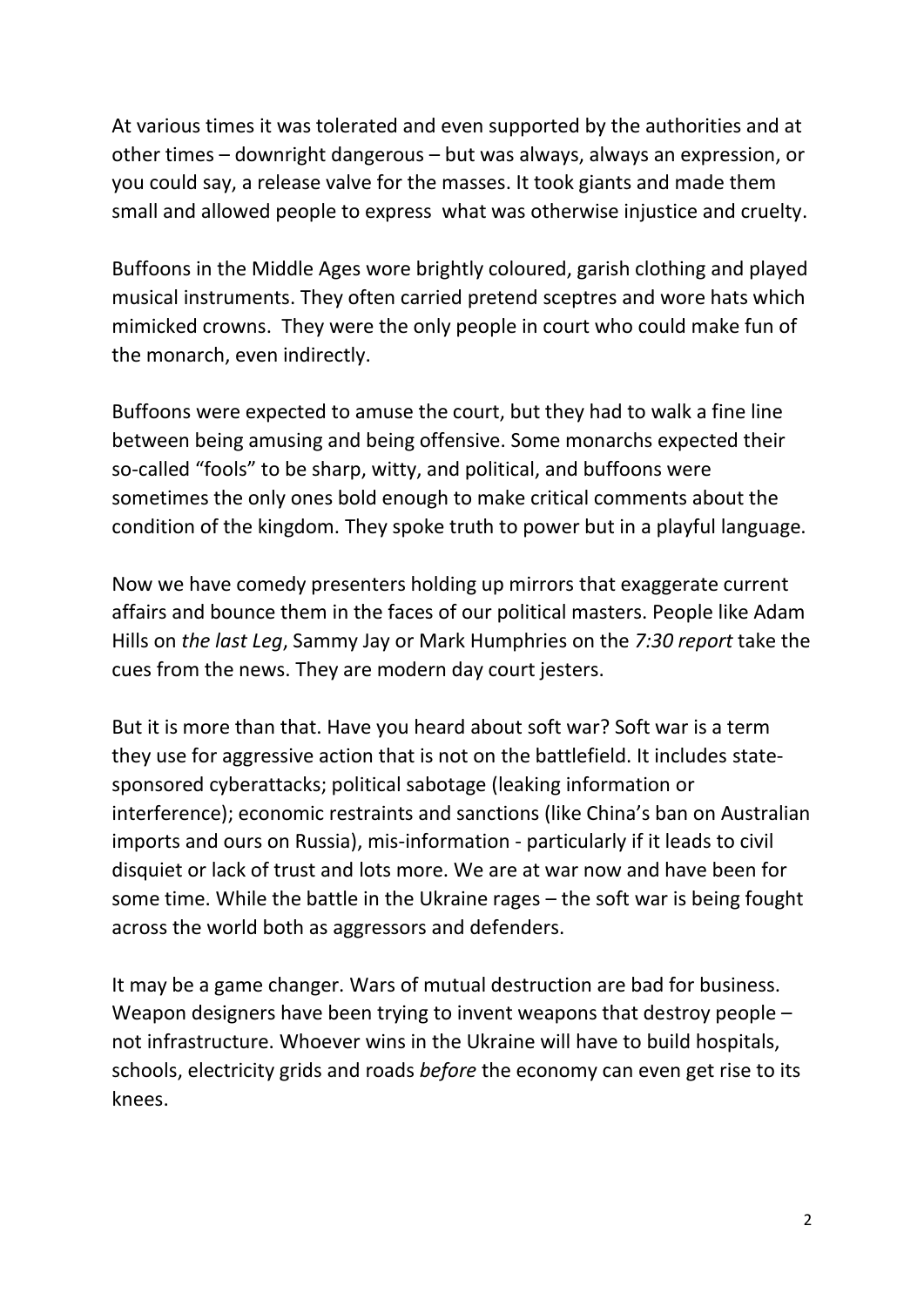Last week, I said to Geoff, it would be funny (not funny ha-ha but funny weird) if the Russian-Ukrainian war was won by a pencil. The story behind that is simple. In the 1960s, the Americans spent millions of dollars (and I mean millions) on research to develop a pen that would write in zero gravity. It was a pen that astronauts could use in space. I have one and yes, it writes upside down. Amazing. The Russians sent their cosmonauts up with a pencil.

As Putin expends millions of dollars and thousands of lives on the invasion – a small article appeared in the American press. It was a 'leaked' document from the CIA saying that Putin was lied to by his generals, that he no longer had the support of his intelligence agencies and that they had failed him in not telling him how committed and well trained the Ukrainians were. He was led to believe it would all be over in a week. His armed forces had also lied to him on the number of casualties and in particular, the number of generals he had lost.

A few days later, another article appeared from the French Intelligence service. Supposedly independent of the USA, the French had discovered from valued sources that the Russian military had misinformed Putin. A few days later British intelligence released data on similar lines including how frail and unhinged Putin had become and how isolated he had become with many of his close advisors now missing. The report noted that the population was increasingly anti-war despite the media lockdown because they were getting information from elsewhere. Many Russians have relatives in the Ukraine.

The point is, people like Hitler or Putin and some other leaders I won't mention, isolate themselves and surround themselves with people too afraid to tell them the truth. But their hyper-egos make them vulnerable. It is easy to play on their paranoia, especially with mockery, and it makes them make stupid decisions. Now the rumour is that Putin has exiled his intelligence chief, fired the commanders and is making all the decisions himself without expert knowledge. He may single-handedly lose the war with no one left to blame. Doubt is an invisible enemy that is difficult to fight. He might be defeated by ink.

Inevitably, Palm Sunday carries a strong note of irony and it seeded doubt.